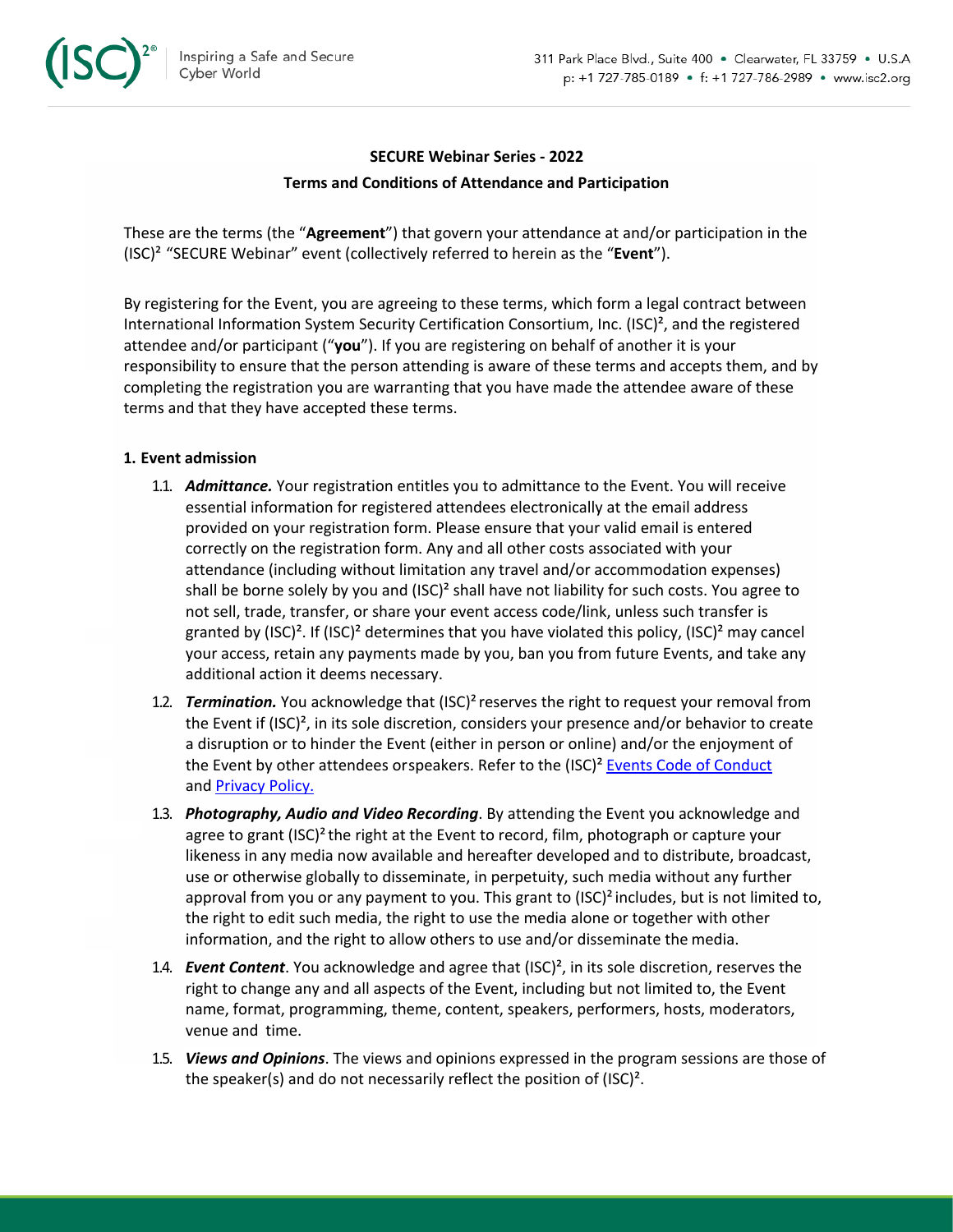

## **2. Fee(s)**

- 2.1. *Individual Payments.* The payment of the applicable fee(s) for the Event is due as follows:
	- a) Credit card payments must be received prior to the Webinar start in order to attend. Payments are due at the time of registration.
- 2.2. *Group Payments.* The payment of the applicable fee(s) for the Event is due as follows:
	- a) If using credit card, payments must be received prior to the Webinar start in order to attend. Payments are due at the time of registration.
	- b) ACH or Wire Transfer payments are due Net 15 from original registration/order date. Any payment not received within this time frame will require cancellation of registration. Payments are due at the time of registration.
		- I. If such payment is insufficient or declined for any reason,  $(ISC)^2$  may refuse to admit you to the Event and shall have no liability in that regard.
- 2.3. *Taxes.* The fee(s) may be subjected to sales tax, value added tax, or any other taxes and duties which, if applicable, will be charged to you in addition to the fee(s).

## **3. Refund and cancellation policy**

- 3.1 All **cancellation** requests for **Single Webinar** purchases must be submitted no later than 72-hours prior to the Webinar start date in order to receive a full refund. To access, click on the 'modify registration' link in your Confirmation email (received immediately after registration) and follow the cancellation links. Alternatively, you can request cancellation via email at events@isc2.org.
- 3.2 Refunds will not be provided for **Bundled Webinar** purchases.
- 3.3 No refunds are available for cancellations after this date or for "no shows". Please note that if you do not cancel and do not access or attend the Event, you are still responsible for payment. Cancellations are subject to the entire Event registration fee. Under no circumstances shall  $(ISC)^2$ be obligated to refund all or a portion of the registration fee.
- 3.4 Refunds must be given in the form of payment it was received. No refunds will be provided to any registrant that is issued a letter of invitation for a VISA.

# **4. CPE Credits & Badge Scan Policy**

4.1. *Sessions & CPE Credit.* (ISC)² credential holders are required to earn Continuing Professional Education (CPE) credits to remain a member in good standing. The CPE requirement is intended to ensure one maintains competencies following initial certification. To ensure CPE credits automatically post to  $(ISC)^2$  members' accounts, they **must include their (ISC)² member number when registering**. It will take approximately 10 business days post-event for (ISC)<sup>2</sup> to apply the earned CPE credits. Those who do not include their member ID number upon registering will need to manually submit their CPEs post-conference.

*Online Pass holders* will have access to sessions that are live streamed from their events.isc2.org account. Online attendees can claim CPE credits for all sessions that offer CPE by viewing the session in the virtual player*. You must actively view at least* 75% of a session (75 minutes against a 90-minute session) to be eligible for CPE credit. We strongly advise you to select your session prior to the start time.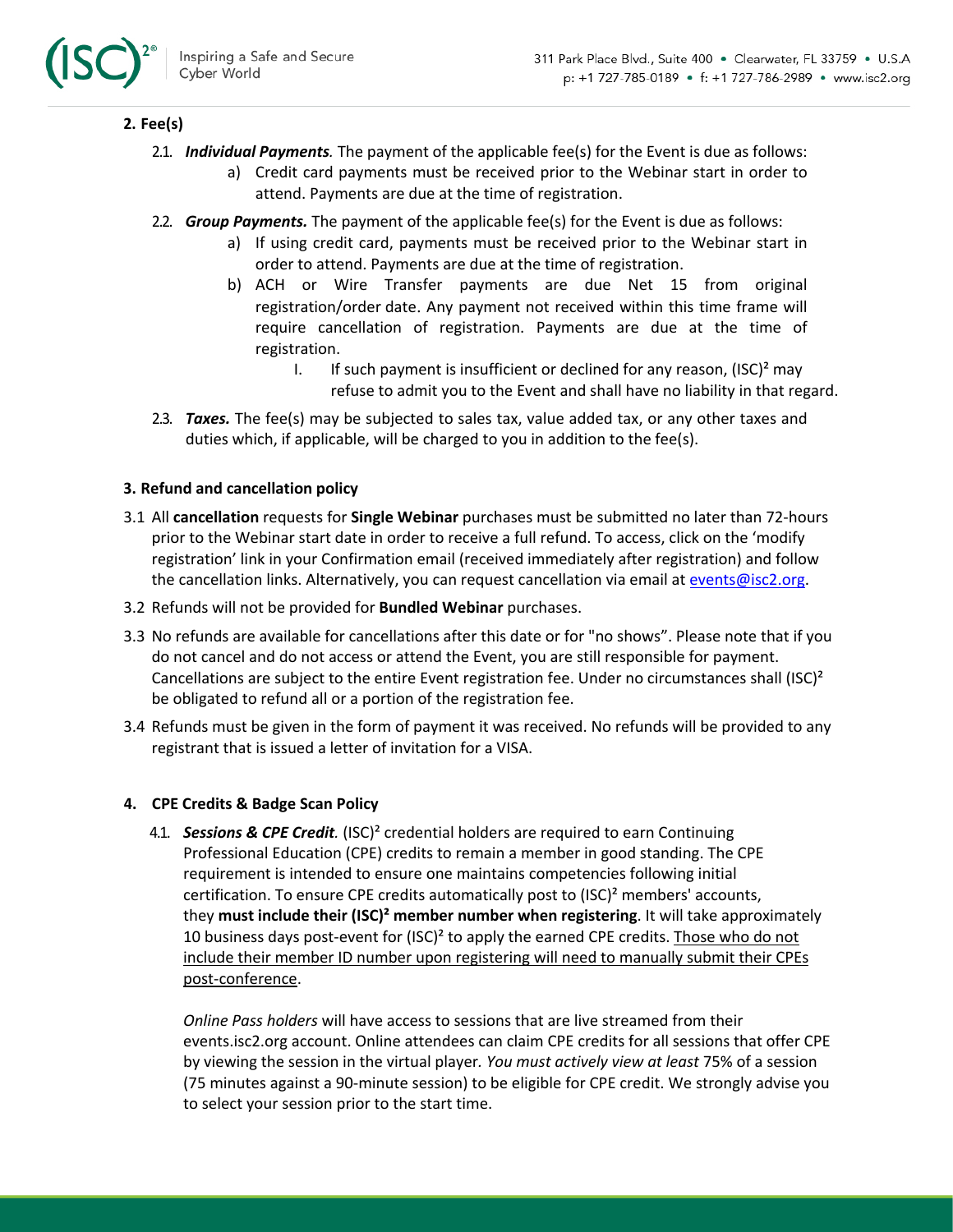

For more information about CPEs, please refer to https://www.isc2.org/Member-Resources/CPE-Overview upon logging in to the (ISC)<sup>2</sup> Member Portal.

## **5. Privacy Policy**

5.1. (ISC)² respects your privacy and is committed to protecting it through our compliance with this policy. For more information about (ISC)²'s privacy policy see https://www.isc2.org/Policies-Procedures/Privacy-Policy. (ISC)² reserves the right to change this policy at any time by notifying users of the existence of a new privacy statement on its website. Please read this policy carefully to understand our policies and practices regarding your information and how we will treat it.

### **6. Events Code of Conduct**

You are required to adhere to the (ISC)<sup>2</sup> Events Code of Conduct available at https://www.isc2.org/Policies-Procedures/Events-Code-of-Conduct. (ISC)² will enforce this code and expect cooperation from all Event participants to help us promote a safe and enjoyable experience for everyone.

#### **7. Intellectual property**

- 7.1. All intellectual property rights in and to the Event, the Event content and all materials distributed at or in connection with the Event are owned by  $(ISC)^2$ , and/or the Event sponsors or speakers presenting at the Event. You may not use or reproduce or allow anyone to use or reproduce any trademarks or other trade names appearing at the Event, in any Event content and/or in any materials distributed at or in connection with the Event for any reason without the prior written permission of (ISC)².
- 7.2. For the avoidance of doubt, nothing in this Agreement shall be deemed to vest in you any legal or beneficial right in or to any trademarks or other intellectual property rights owned or used under license by (ISC)² or grant to you any right or license to any other intellectual property rights of (ISC)², all of which shall at all times remain the exclusive property of (ISC)².

#### **8. Warranties and Limitation of Liability**

- 8.1.  $(ISC)^2$  gives no warranties in respect of any aspect of the Event or any materials related thereto or offered at the Event, and, to the fullest extent possible under the laws governing this Agreement, disclaims all implied warranties, including but not limited to warranties or fitness for a particular purpose, accuracy, timeliness and merchantability. (ISC)² cannot accept responsibility or liability for reliance by the attendee or any person on any aspect of the Event and/or any information provided at the Event.
- 8.2. Other than to the extent required as a matter of law,  $(ISC)^2$  shall not be liable for any direct, indirect, special, incidental or consequential costs, damages or losses arising directly or indirectly from the Event or any aspect thereto or in connection with this Agreement.
- 8.3. The maximum aggregate liability of  $(ISC)^2$  for any claim in any way connected therewith or this Agreement whether in contract, tort or otherwise (including any negligent act or omission)